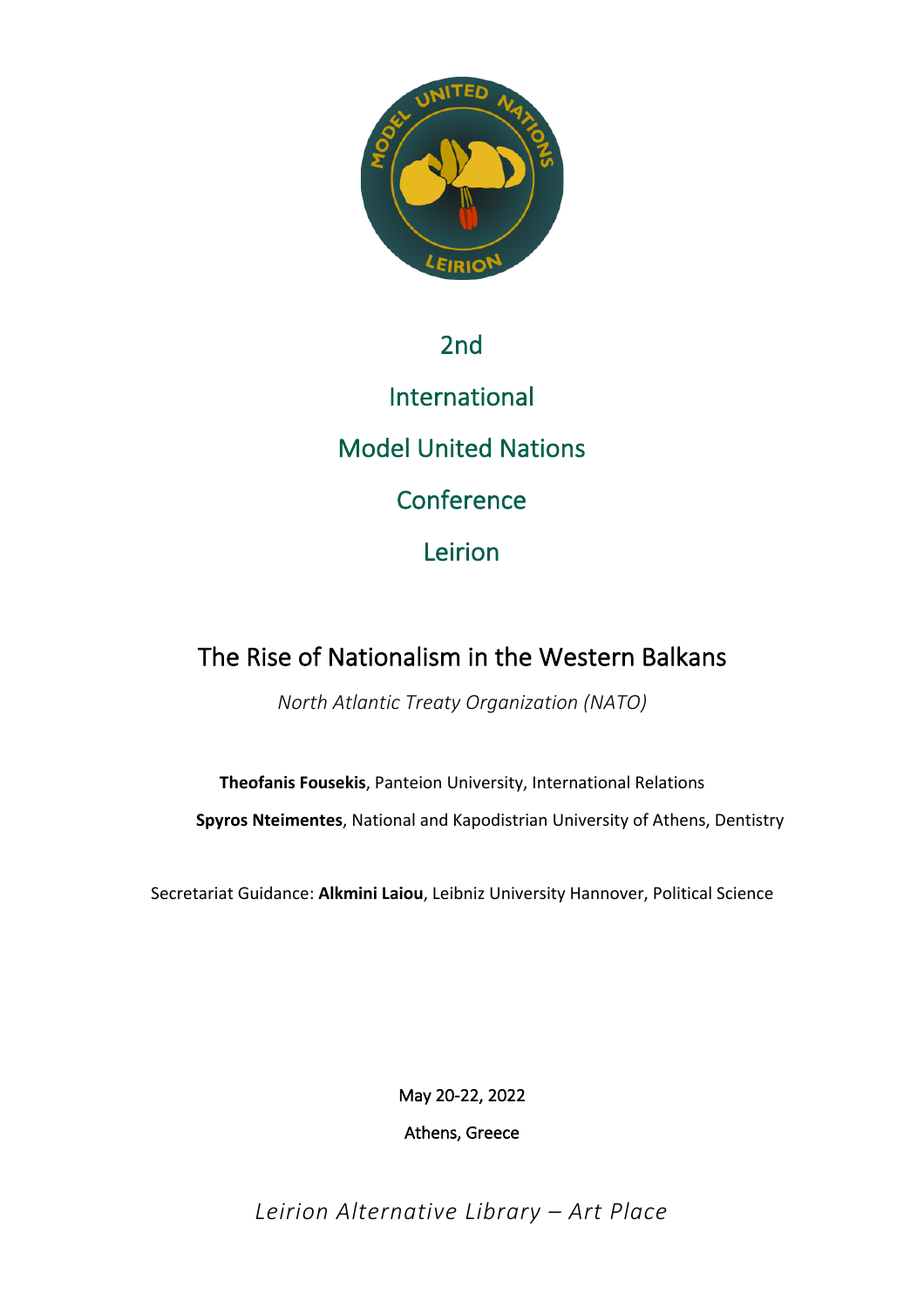

# **Contents**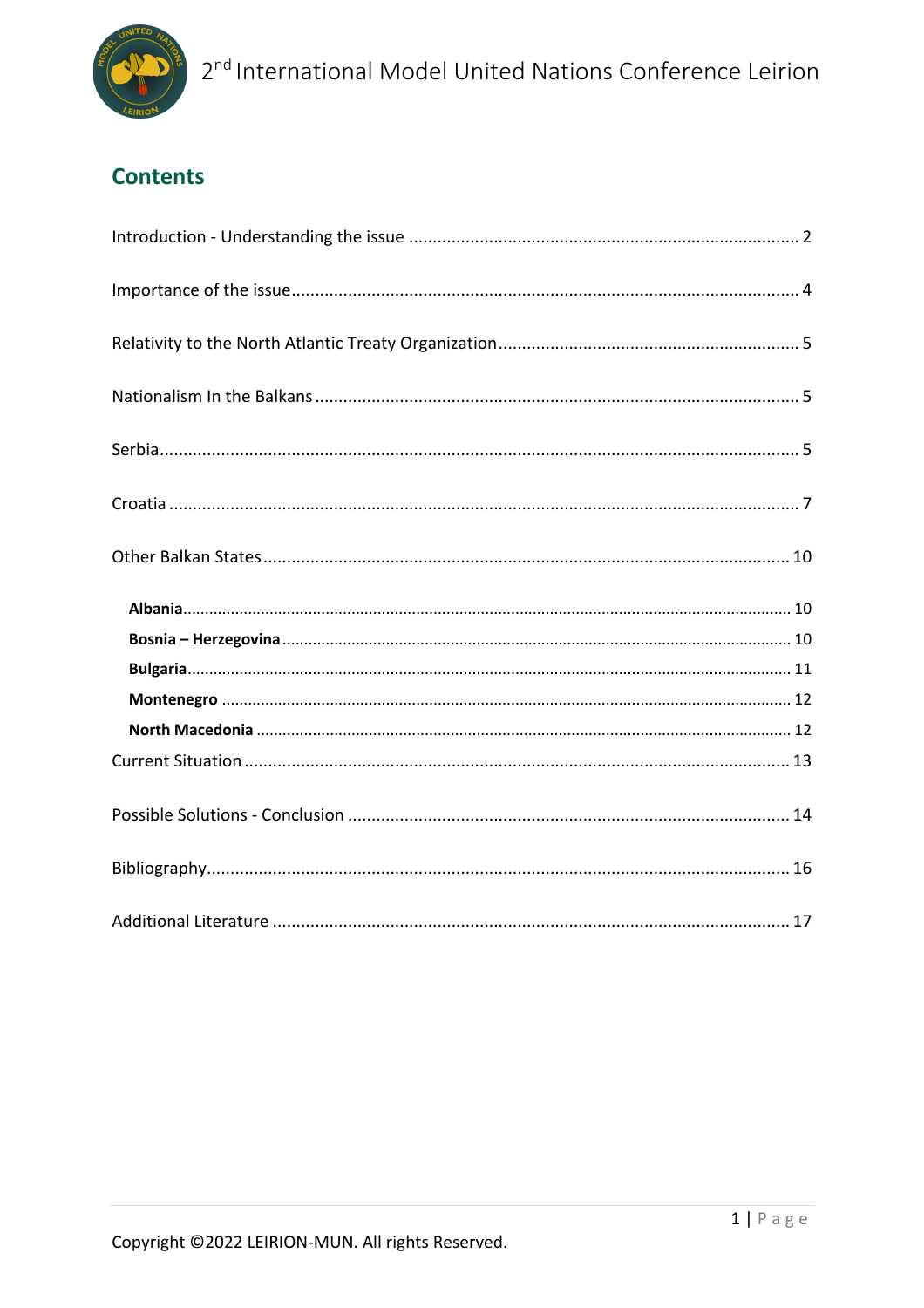

## **Introduction - Understanding the issue**

Throughout the course of history right up until the 20th century, the Balkan peninsula was constantly under the occupation or influence of larger foreign powers. In the beginning it was the Roman Empire. The Roman empire was succeeded by the Byzantine Empire which deeply affected the Balkan countries. Finally, the Ottoman Empire from in 1354 until recent years formed an oligarchic system that persisted even long after the states of the western Balkans gained independence. All of them came into contact with peoples of an already rich and long history, which they had managed to maintain even under third party occupation.

The constant turbulence experienced by the entire Old Continent in the 20th century clearly affected the Balkan peninsula which was the epicenter of unrest in southern Europe more than once. The occupation of the Balkans by imperialist forces for almost two millennia, cut off contact with the western world and led to the adoption of characteristics from the east until the advent of the first world war. The end of the aforementioned conflict resulted in further disagreements and political insecurity in the region. The balance was restored under a third superpower, the Soviet Union, which fostered a brief period of stability in some of the Balkan states until its eventual fall in the early 90s. Despite all the relative stability which became evident in the years of Soviet occupation, in 1985 the first signs of internal instability began to be show. More specifically two political waves made their appearance in the Balkan Peninsula and began to affect the political structures of their nations. The first of these political currents was nepotism which affected countries such as Albania, Bulgaria and Romania. Even more relevant however is the emergence of the second political current that reared its head. That of course being nationalism. Nationalism itself played a dominant role in the politics of the Western Balkans in the period before the fall of the Soviet Union. Many analysts have argued that the nationalist tendencies have never been eliminated from within the Balkans society but simply "froze" under the communist occupation. $1$ 

<sup>1</sup> Tchavdar Marinov and Alexander Vezenkov, 2014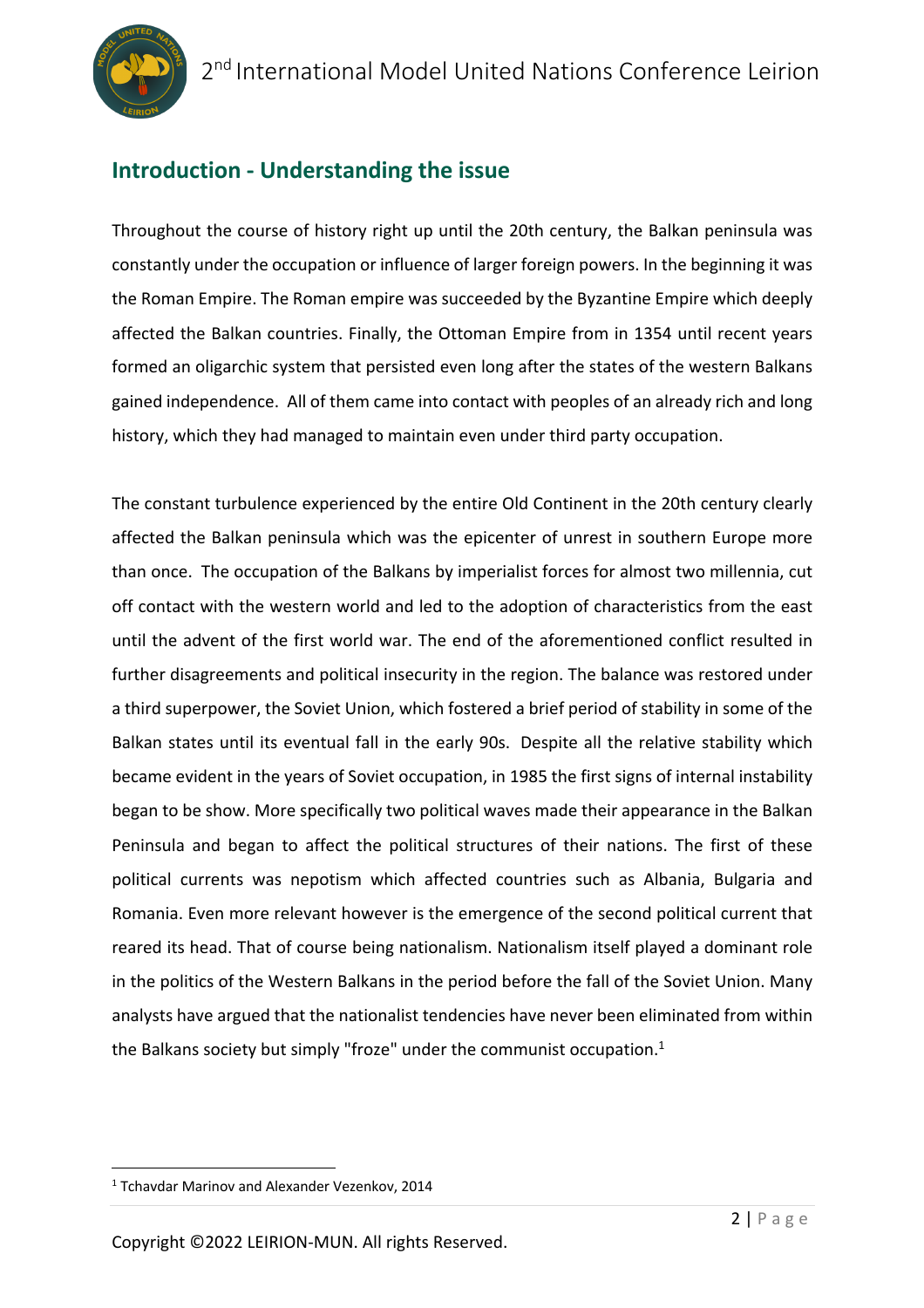

Herein, we will briefly examine the political landscape in the Balkans after the collapse of the Soviet Union and the long-lasting effects of its brewing nationalism on the economical and ideological state of the region.

Before we do so however, it's crucial that we briefly analyze the key terms of this guide, that being nation and nationalism in a European, neo-liberal context. In the development of the nationalism, we are now familiar with in the western Balkan region, a few different historical factors came into the equation. Possibly the most influential one however was the attempts of certain populations to regain their identity by uniting against a common enemy, that being the traditional empires of the past. This process which aimed at building a proper nation for their people was not only fueled by, but it also emphasized the cultural, religious, linguistic, temperamental and historical differences between the populations in the area. For that reason, even though many spoke of a common Yugoslav nation, that could never materialize, for the separatist voices that didn't want Serbs and Croats to simply exist as partial identities of a larger whole, were just too strong and influential. As one could foresee, by the time Yugoslavia was segmented, the nations that formed became breeding ground for xenophobic and nationalist rhetoric. This attitude and ideological underpinning of the western Balkan nations has always been a crucial part of the political status quo. As a result, viewpoints and rhetoric that is sympathetic towards nationalism have always been quite potent and effective tactics utilized by opportunistic politicians even until today. Further instability or lack of competence on the part of other transnational entities like the EU have certainly not helped in that regard, since many have theorized that today nations of the western Balkans utilize the threat of instability as a bargaining chip for EU integration<sup>2</sup>.

<sup>2</sup> https://ifsh.de/file-CORE/documents/yearbook/english/15/Nordman-en.pdf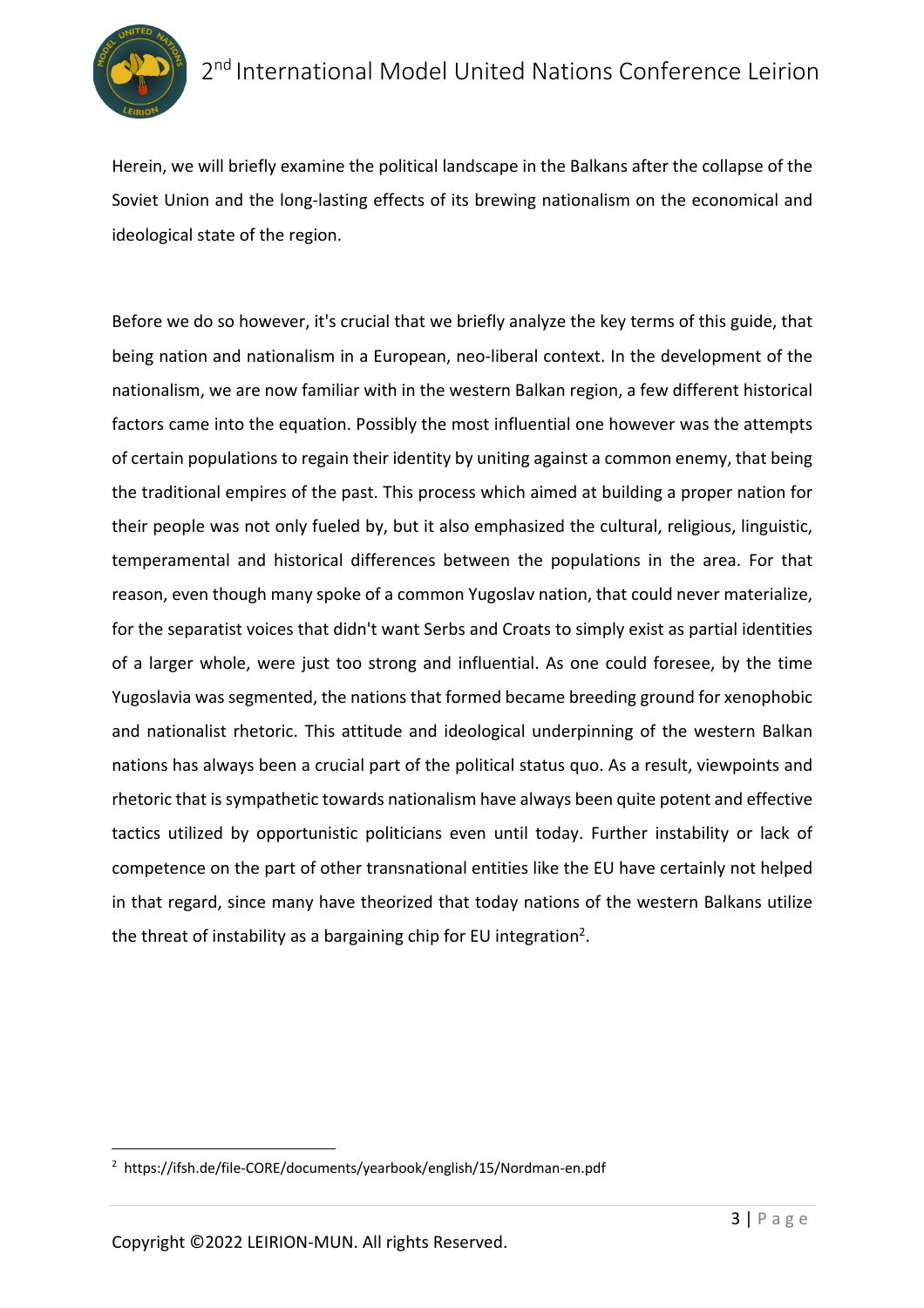

### **Importance of the issue**

The actual importance of this issue cannot in good faith be overstated. Many atrocities that took place after the collapse of the Soviet Union in the examined area are the result of the ethnic tensions that have troubled the western Balkans for centuries. Additionally, as was mentioned earlier, politicians have abused said tensions in order to gain influence in an opportunistic and devious manner over the people. Truly the nationalism in the area also strikes at the core of the future that the UN, NATO and other international entities have envisioned for the world<sup>3</sup>.

On an ideological level, international unity and the transcendence of old-fashioned narratives, ethnic myths and imperialistic visions has been a goal that international bodies have battled for ever since the end of the second world war. This broader international coalition was instituted with the end goal of protecting democracy and the freedom of all people. For that reason, it is easy to see how the inability to control ethnic tensions, xenophobic and nationalistic narratives can lead the western Balkan region and further geographical spots down a dangerous slippery slope that threatens the overarching democratically coalition that has, for the most part, been established till today.

A brief look at history posts the collapse of the Soviet Union reveals the danger behind said nationalistic attitudes purely on a humanitarian level. International organizations have therefore rightfully declared and recognized officially ethnic-related tensions and aggressive nationalism as threats to democracy and international security. Countries such as Serbia, Croatia, North Macedonia, Bosnia and Herzegovina, Albania and others are currently suffering as a result of the instability nationalism has caused in the regions, both on an ideological as well as on an economical and humanitarian level.

<sup>&</sup>lt;sup>3</sup> NATO. 2022. "NATO and the Western Balkans" - Speech by NATO Secretary General Anders Fogh Rasmussen Budva, Montenegro. [online] Available at: <https://www.nato.int/cps/en/natohq/opinions\_75860.htm> [Accessed 23 April 2022].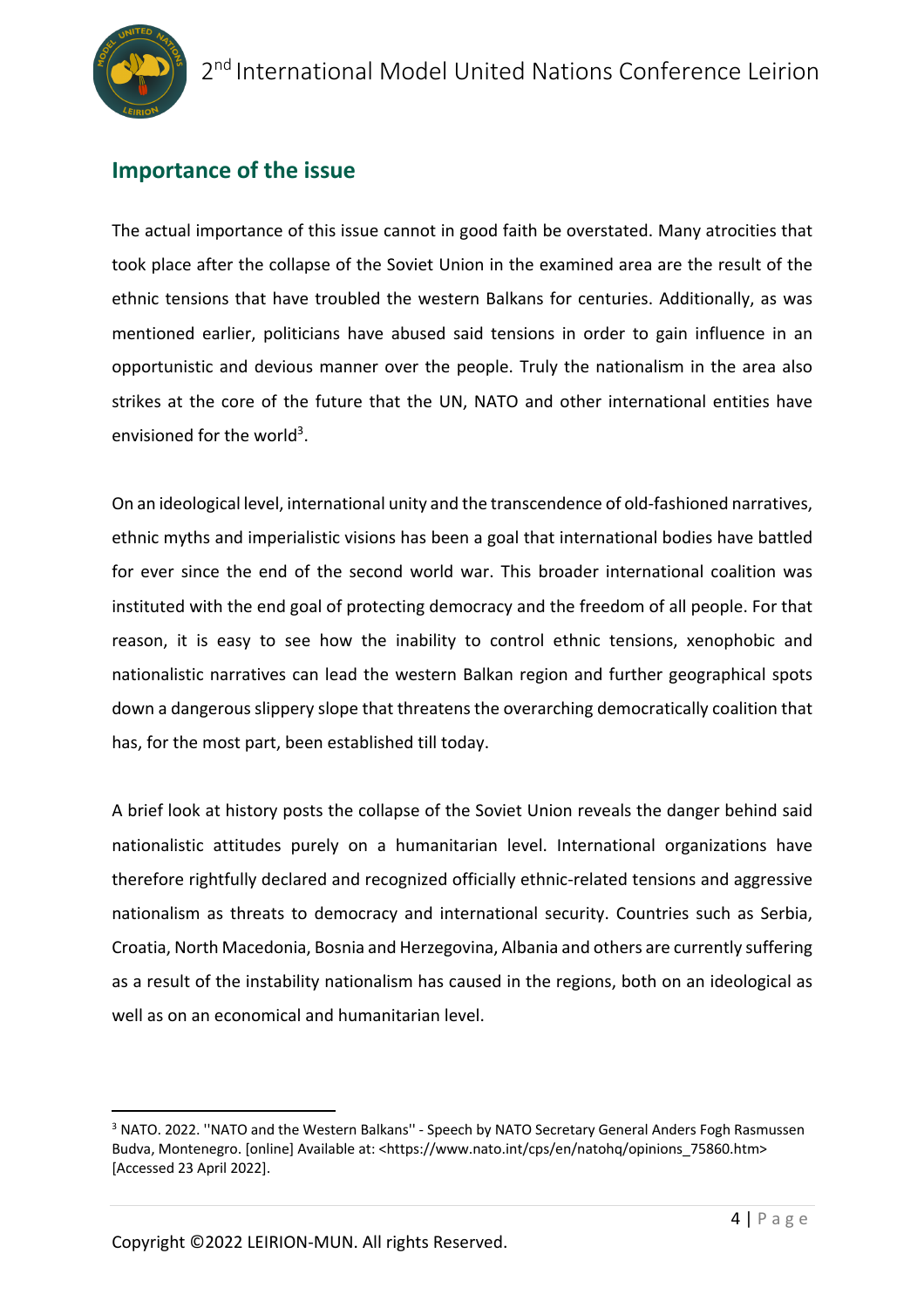

## **Relativity to the North Atlantic Treaty Organization**

Rising nationalist tendencies are a matter of utmost importance for the future not only of the region itself, but for the stability and development of the North Atlantic Treaty Organization. The reason behind it, is that the presence of nationalism erodes democratic norms, changes the political landscape, weakens institution and thus, hinders a country's potential integration in NATO and damages the reliability of an Alliance member- country.

The criteria of NATO accession include "a functioning democratic political system based on a market economy; fair treatment of minority populations; a commitment to resolve conflicts peacefully; an ability and willingness to make a military contribution to NATO operations; and a commitment to democratic civil-military relations and institutions". <sup>4</sup>Thus, it is logical to conclude that any tensions, such as nationalistic tendencies, that lead to instability in the political landscape of a country threaten the cohesion and security of the Alliance itself, should the country be an Alliance Member, and put a halt in the accession process of aspirant countries. Thus, it is significant to analyze the entire Balkan region, with a special interest/focus on the Western Balkans, as the latest countries to join NATO (Albania and Croatia 2009, Montenegro 2017 and North Macedonia 2020) all belong to the aforementioned region following the 2008 Bucharest Summit's plan regarding the enlargement of the Alliance to integrate aspirant countries of the Western Balkans.

### **Nationalism In the Balkans**

### **Serbia**

One of the most affected nations both on an economical as well as on a humanitarian and ideological level has without a doubt been Serbia. Serbia has not only played a substantial

<sup>4</sup> (NATO Fact Sheet, July 2016)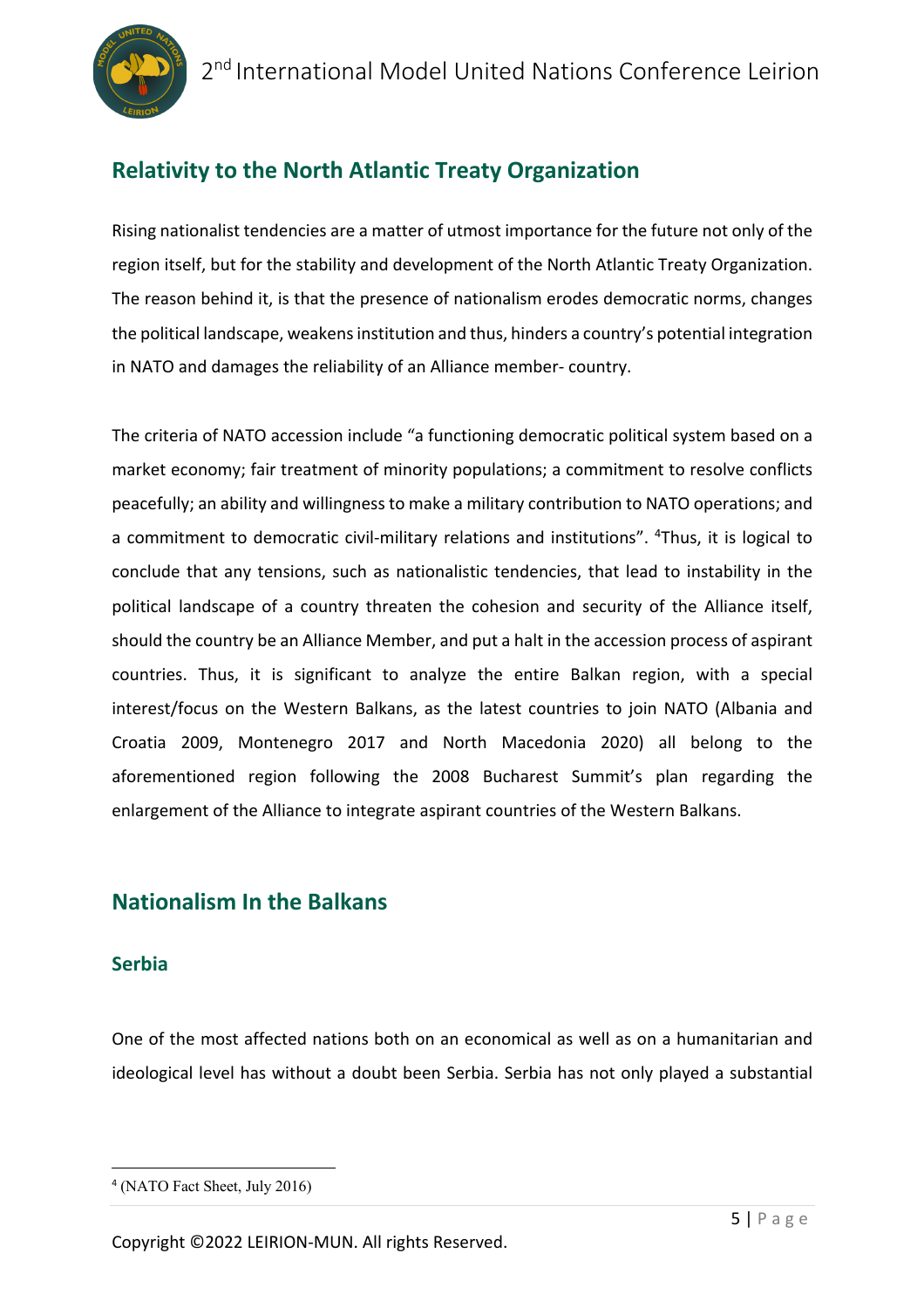

role in the historical developments in the region but it has also taken the spotlight even as of recent years in terms of how nationalism has affected its current trajectory as a nation.

Ever since the dissolution of the Yugoslavian state, two distinct ideologies characterized the prevailing attitudes towards the Yugoslavia debacle. On the one hand Croatians maintained a separatist's view, while Serbians wanted to hold on to a united Yugoslavia. Both viewpoints teemed form a deep nationalistic view of relations however, since for one Croatia wanted to protect their national identity and Serbia wanted to use a united Yugoslavia as a tool for Serbian supremacy in the region<sup>5</sup>. This major ethic question was intended to be solved via a social revolution, in an attempt to overcome and transcend old fashioned ideas of ethnic superiority. As predicted by many however, the abstract ideals that lie behind the idea of a "nation" could not so easily be contained.

Overall, one could say that Serbian nationalism was an acute form of ethnic nationalism which strived to achieve, just like many nations before it, a "Greater Serbia ''. A Serbia that had the main role in a Southern-Slav state. Independence and freedom from foreign control were also factors that influenced this nationalist political movement.

Confidence from the part of the Serbians was also gained as a result of the broader Pan-Slavism movement that had been very popular at the time.<sup>6</sup> A movement that saw a greater Pan-Slavic empire unfolding and the Serbs saw their future as head of such a state. As a result, being powerful and fully independent form forces that had controlled their futures and interests for so long. Important to note is also that Serbian nationalism was so potent at the times that it contributed to the second most bloody war of the 20th century, the first world

<sup>&</sup>lt;sup>5</sup> ("NATO and the Western Balkans" - Speech by NATO Secretary General Anders Fogh Rasmussen Budva, Montenegro, 2022)

<sup>&</sup>lt;sup>6</sup> United States Institute of Peace. 2022. Serbian Nationalism and the Origins of the Yugoslav Crisis. [online] Available at: <https://www.usip.org/publications/1996/04/serbian-nationalism-and-origins-yugoslav-crisis> [Accessed 25 April 2022].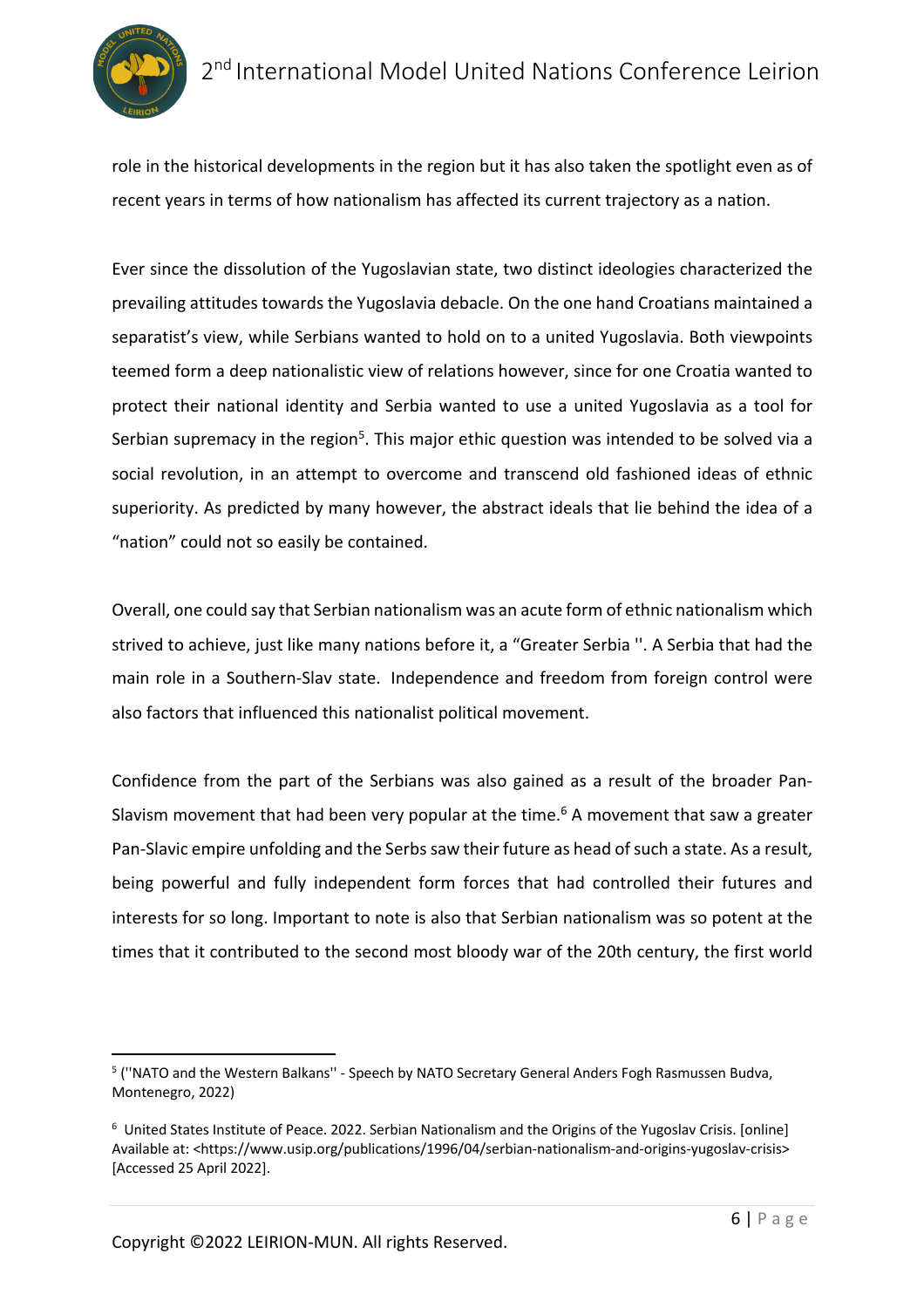

war, as the assassination of Franz Ferdinand gave an excuse for the war that ensued and many strong nations at the time were preparing for.

The most obvious point of conflict of the Serbians with the "dativization" of all Yugoslav people after the dissolution of the greater Yugoslavian territory was that the sovereignty of Serbia was challenged by the ambiguity surrounding the autonomous province of Kosovo. Of course, the issue around Serbia and Kosovo has troubled the international scene right up until recent years, with various attempts by many actors including NATO to try and maintain peace in the region. According to NATO the development of a "democratic [and] multi-ethnic" Kosovo is a top priority. That is why after decades of instability and conflicts NATO established a multiethnic Kosovo security force in 2009, so as "to maintain a safe and secure environment, freedom of movement for all citizens in Kosovo and to facilitate the Euro-Atlantic integration of the Western Balkans."

#### **Croatia**

In general, the fall of Yugoslavia was followed by the appearance of two predominant entities in the Balkans. Croatia was one of them. During the 90s Franjo Tudjman dominated the Croatian political scene and became a national leader connected to the people and the church despite him being an atheist and a communist.

Tujman has been considered to be both the reason for Croatia's liberation, as well as its relative "demise", as his policy making decisions allegedly drove his country into global isolation. More specifically, that occurred due to the continuous violations of human rights, domineering national policies and xenophobia on a national level that was exhibited during his tenure.

To better understand why nationalism rose in the specific region, we need to delve deeper into the roots of the Croatian nation, thus we will briefly analyze and explain why three factors contributed to this rise.

The 1980s were marked with economic stagnation, negative GDP growth, inflation and a negative balance of trade. The economic structure of the Croatian economy was central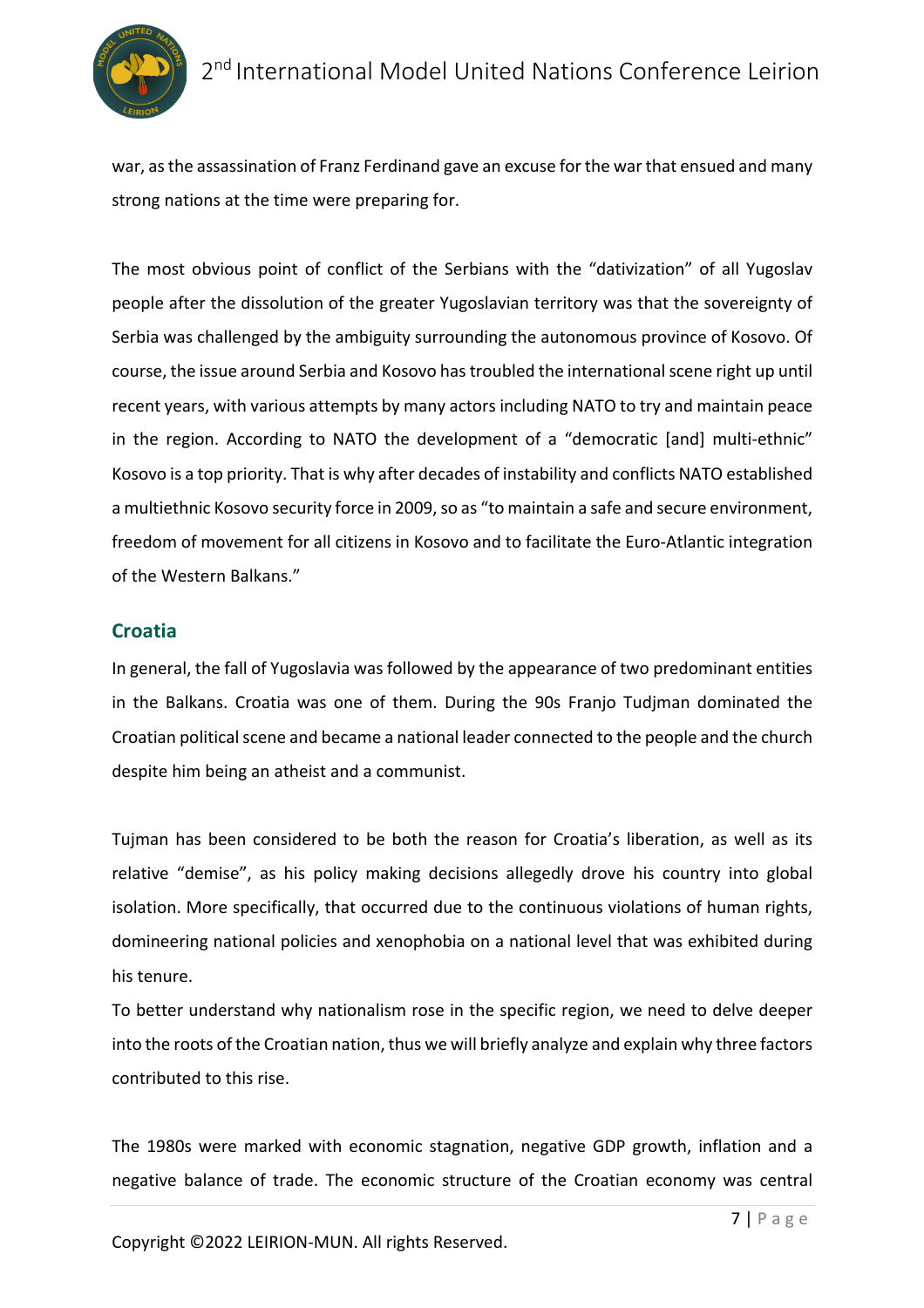# 2<sup>nd</sup> International Model United Nations Conference Leirion



planning depending mostly on agriculture and after 1988 in industry. During the transitional period, which officially started in 1989, Croatia's economic development could be characterized as a successful one. At one point it could even be compared to the EU15 countries in terms of commerce. Later on, though, the economic environment became adverse. Firstly, the establishment of an independent economic space produced an economic shock. Secondly, the independence and military costs were high. Lastly, the arms embargo imposed by the international community while Croatia was facing a technically superior army – that of Serbia – was catalytic for the economic downfall that followed. Following a central planning economy, the state needed a legitimizing ideology in order to exercise its authority. According to Keynes' theory of effective demand, a nation can survive in a closed economy without foreign trade and depending exclusively on the internal market. Combined with a few trade agreements, after 1993 and the introduction of a stabilization program, the creation economy started to evolve for the better.

Thus, seeing and comparing the economy of Croatia in 1989 and the one after 1993 with the economic growth of the other Balkan nations in the same period, it can be said that the political actors in Croatia utilized the positive gap that was created between the pre-liberation economy and after their ascension in power in order to remain atop.<sup>7</sup>

After the fall of the USSR and Yugoslavia, we observe a slight turn in what someone may characterize as a democracy. The rise of opportunistic leaders represents the main characteristic of all states. In addition, the election system in the whole Balkan area is heavily influenced by the racial minorities that live in those states. The differences between them, combined with the rampant corruption in the region, do not help with the formation of a united political agenda.

Corruption, opportunistic leaders and flimsiness of the elections system influenced the political culture of all Balkan nations. Illiberal politics were the main aspect of the Balkan political scene during the 1990s until the beginning of the  $21<sup>s</sup>$  century. With this information

<sup>7</sup> Ivo Bicanic and Vojmir Franicevic, 2003, *Understanding Reform: The Case of Croatia*, The Balkan **Observatory**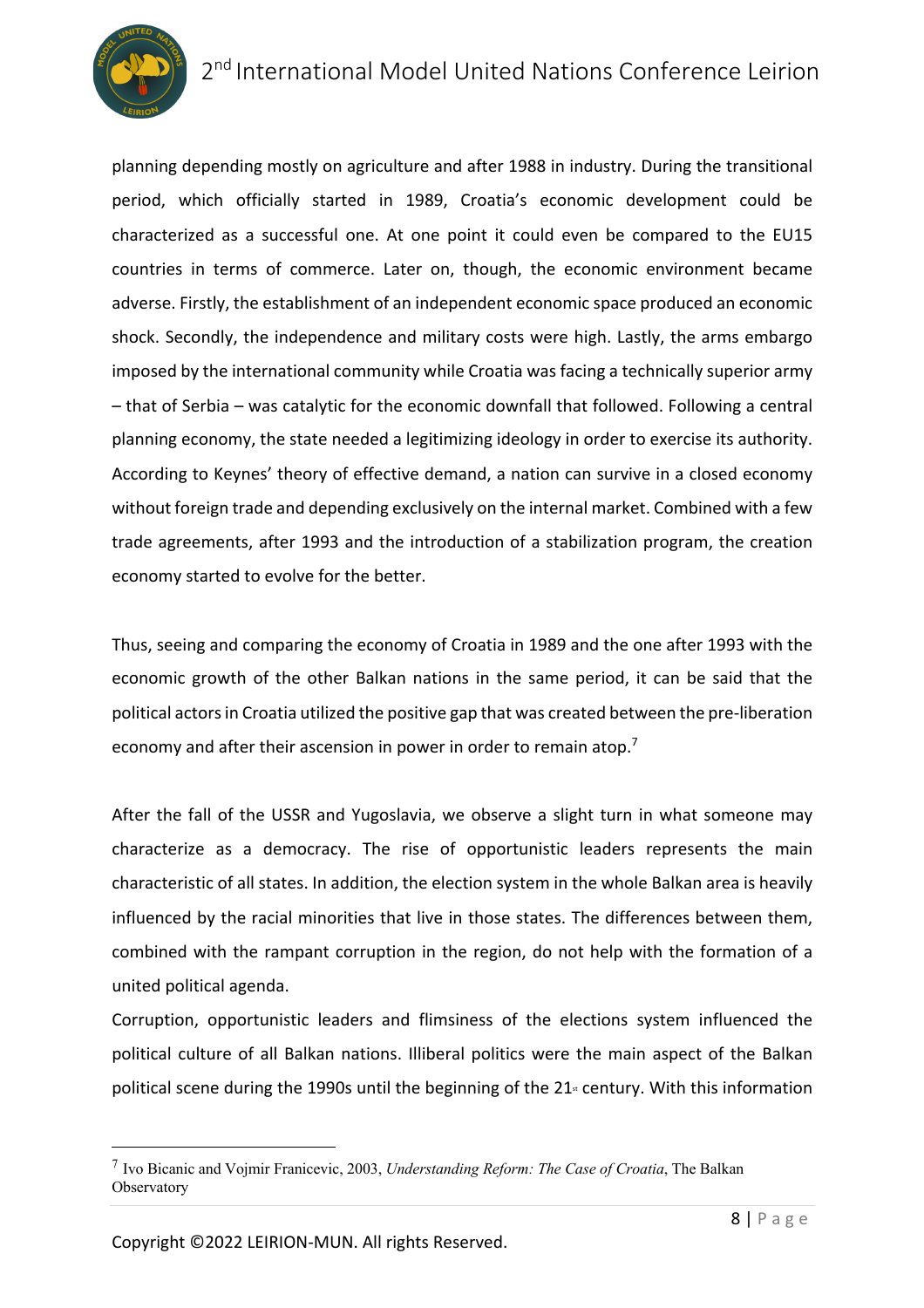

in mind, it is safe to say that a 'defect democracy' had been implemented, guided by the views of one leader who represented the whole nation. Central political planning, control of the media, global marginalization, regional wars and bad treatment of ethnic minorities represent the semi-democratic systems in general that were implemented in the 90s.<sup>8</sup>

In 1991 many Croatian citizens declared themselves to be members of 23 nationalities, 22 of which enjoy the legal status of national minorities. Tudjman's policies though towards these minorities have been characterized by many as discriminatory and hateful. After the declaration of independence of the Croatian nation, a bloody war erupted between Croatia and Serbia. With the support of the Serbian government, the Serb minority that lived in Croatia's borders seized the area by force. Due to these events the Croatian government under Tudjman targeted Serbs in the nation. They were exposed to denunciation, harassment, threats and killings. This also resulted in other ethnic groups that lived in the area such as Czechs, Albanians, Bosnians and Hungarians being treated better as the focus shifted towards the Serbs. It follows with logical necessity that when a nation (Serbia) declares war on another nation (Croatia) for a reason (the Croatian referendum which resulted in an independent Croatia and not in a state nation with Serbia) and uses the vast populated ethnic minority in the other's nation borders (the 200 000 Serbs in Croatia), that the people of the attacked nation rally against not only the opposing force but also the people of that nation that live with them. Thus, the political discrimination of the Serbs (mainly) in Croatia surely contributed in favoring Tudjman's policies and allowed him to stay in power until his death and marginalized any political opposition.<sup>9</sup>

<sup>8</sup> Ibid.

<sup>&</sup>lt;sup>9</sup> Tatalovic S, "National Minorities and Croatian Democracy", 2006, University of Zagre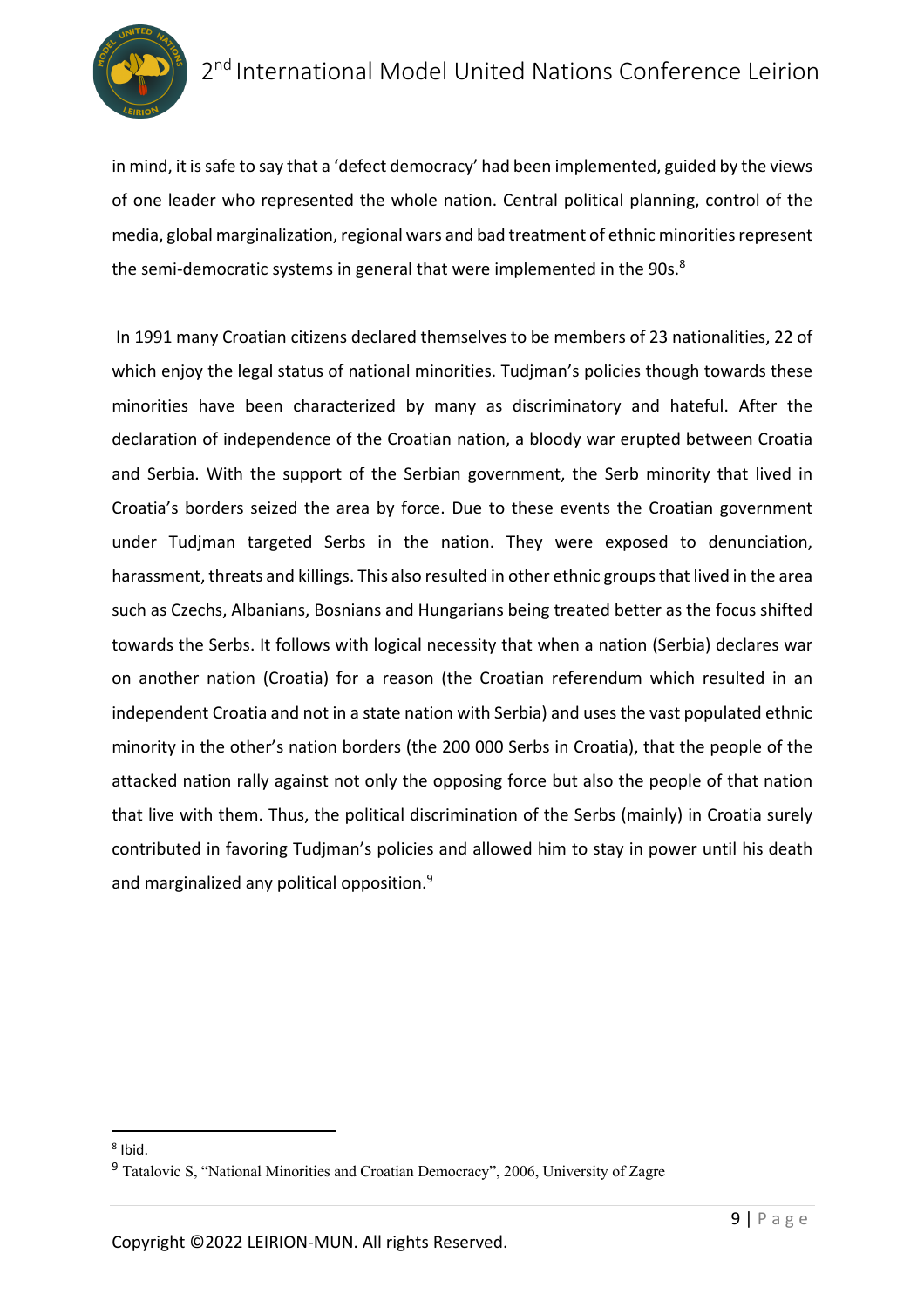

### **Other Balkan States**

Albania, Bosnia – Herzegovina, Bulgaria, Montenegro and North Macedonia all followed a similar path during the 1990s. The same reasons (economical, political and social) represent each nation's path in the end of the 20<sup>th</sup> century.

#### **Albania**

In the southwest part of the Balkans there was a communist Albania, not partaking with the other states of the region. Enver Hoxha implemented his own branch of communism based on authoritarianism and xenophobia. His death resulted in anarchy and mass migration in Greece and Italy. In 1992 the democratic party won the elections. The policies that the government followed consisted of imprisoning dissenters, marginalization of minorities, media control and corrupted elections. All these weakened ever further the Albanian political system and the party itself. The fall of the "Pyramid scheme" which happened mainly due to Albania's inexperience with financial markets among other factors, had major socio-economic consequences. The democratic party collapsed and the socialist one took over. Ultimately though, even the new government followed the same policies as the previous ones.<sup>10</sup>

#### **Bosnia – Herzegovina**

The history of Bosnia – Herzegovina (BH) starts with a conflict after the dissolution of Yugoslavia. Many people died and more than 2 million people were displaced. This greatly affected the economy of HB which plummeted with a decline in output estimated at 80% according to the World Bank. Unemployment reached an all-time low and physical infrastructure was decimated.<sup>11</sup>

<sup>&</sup>lt;sup>10</sup> Fatos Tarifa, 1995, *Albania's Road from Communism: Political and Social change, 1990-1993*, International Institute of Social Studies

<sup>&</sup>lt;sup>11</sup> World Bank, "Bosnia and Herzegovina: Two Decades of Peace and Transition"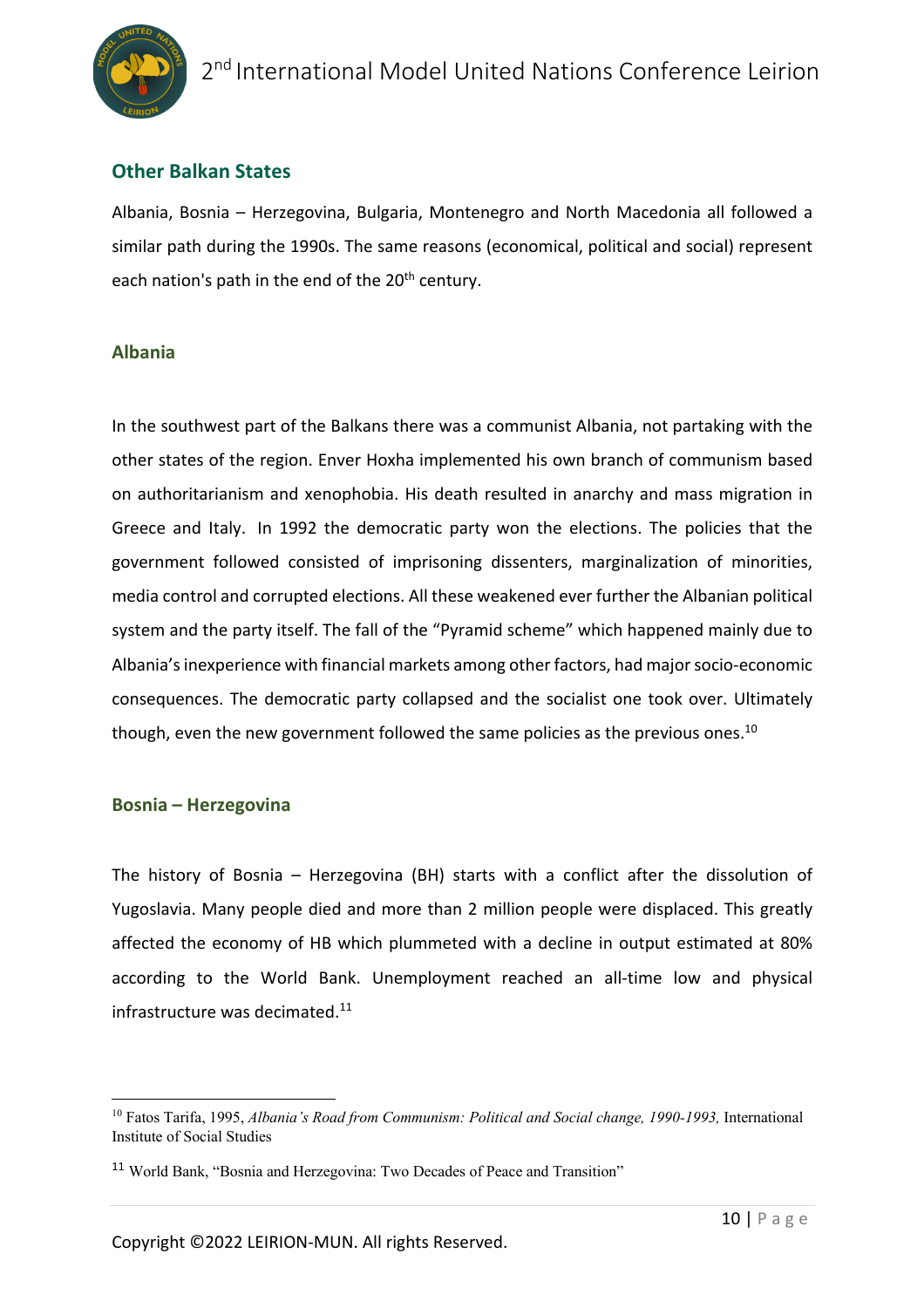

BH probably represents the most complex governing system. Due to the war the first years of the existence of the nation were marked by political instability. In the first elections in 1990, a coalition of three ethnically based parties was established (Bosniaks, Croatians and Serbs). The coalition was dismantled in 1991. The nation declared its independence in 1992. Soon after the war followed. During the war many ethnic crimes against Bosniak sand Croats were noted with the biggest being the Srebrenica massacre which was ruled as a genocide by the International Criminal Tribunal for the former Yugoslavia.12

#### **Bulgaria**

In the beginning, the Bulgarian economy was plagued by negative GDP growth, high inflation and unemployment. The first years of Bulgaria's political life were also marked by insufficient governing, oligarchic capitalism and corrupt economic practices. These practices resulted in the 1996 economic crisis in Bulgaria, one of the biggest – if not the biggest. The nation suffered from a decrease of the quality of life, goods shortages and devaluation of the Bulgarian currency.13

The Bulgarian political scene was stigmatized by a socialist party that was against the integration of Bulgaria in the west and a weak democratic party which defended liberal ideas but couldn't exert any power. After the 1996 economic crisis, the democratic party "UDF" won the elections and adopted a new political agenda in favor of the International Monetary Fund, the World Bank and the European Union.<sup>14</sup>

<sup>12</sup> Jasna Jelisic, "Nations in Transit", 2007

<sup>13</sup> Michael Berlemann and Nikolay Nevovsky, 2003, *The Bulgarian Financial Crisis of 1996/1997*, Dresden Discussion Paper in Economics, No. 11/03

<sup>14</sup> Venelin I. Genev, 2006, *Brides and the State Building in Bulgaria,* Vol. 17, No. 1, *Journal for Democracy*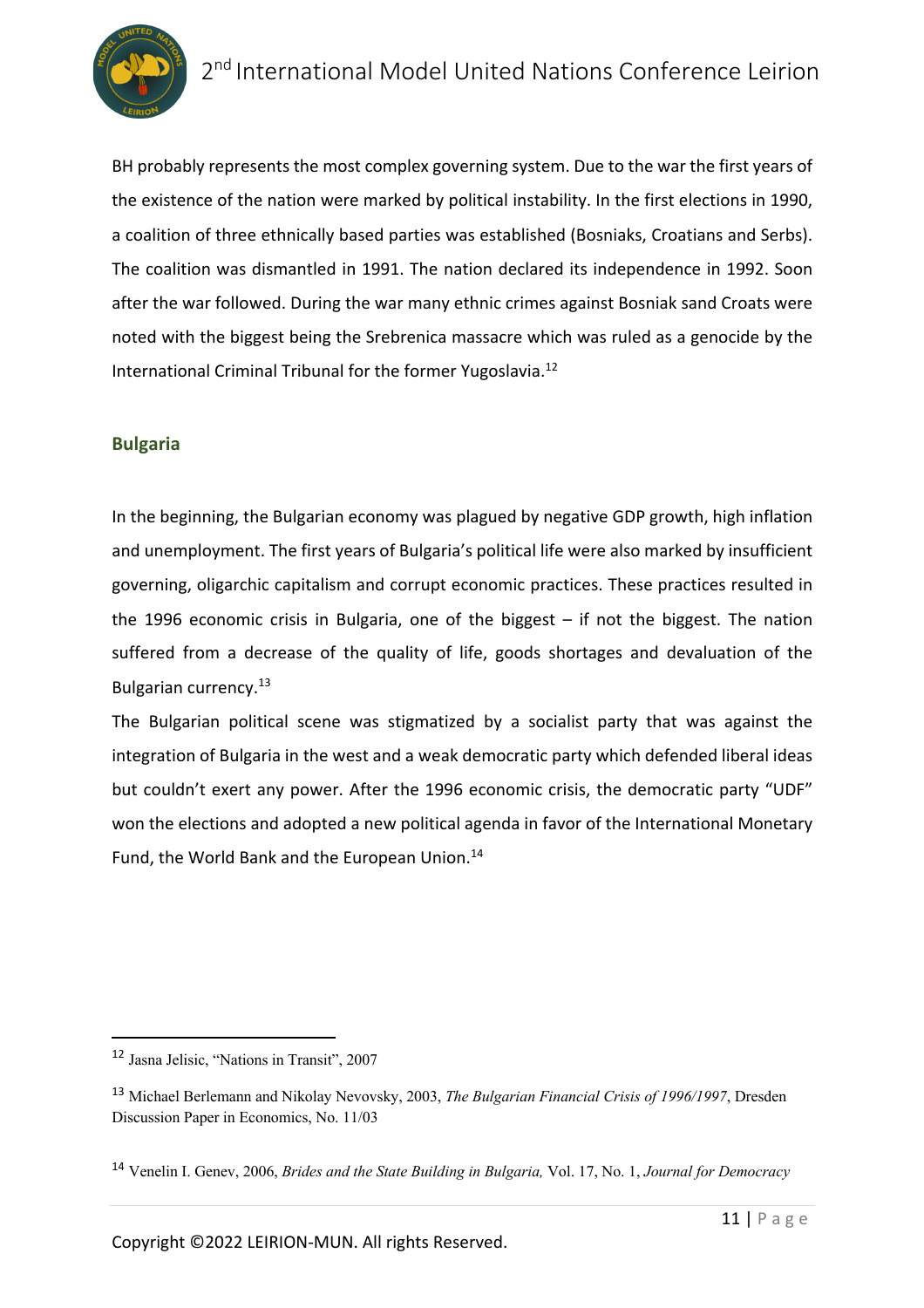

#### **Montenegro**

The country of Montenegro also suffered from the same economic problems as the rest of the countries in the region after the collapse of Yugoslavia. The drop of the nation's GDP was immense, inflation and unemployment rose and the trade balance was negative.<sup>15</sup> Inside the political scene of Montenegro, in the beginning there were two parties. A democratic one and a socialist one. The first one advocated in favor of an independent Montenegro without expressing any hostility towards minorities. The communist party was in favor of an alliance between Serbia and Montenegro during the war. In 1990, the communist party was elected. 5 years later and Milo Dukanovic's Democratic Party of Socialists was elected following a more western friendly political orientation.<sup>16</sup>

#### **North Macedonia**

At the outset of the breakup of the former Yugoslavia, the economy of FYROM (official name before 2018) was characterized by both planned and market policies. More specifically, there was a predominance of social ownership, low level of economic development, high inflation rates and simultaneous existence of unemployment and over-employment.

Ethnic tensions represent the political scene of FYROM during the 1990s. From one side, the embargo that Greece had imposed until 1995 created tensions between the two nations. On the other hand, North Macedonia's large Albanian minority and the de facto independence of Kosovo presented a threat to the nation although Albanian parties have been represented in government and parliament.

<sup>15</sup> Popovic Milenko, "Growth of Montenegrin Economy: 1990 - 2016", 2018

<sup>&</sup>lt;sup>16</sup> Bieber Florian, "Montenegrin politics since the disintegration of Yugoslavia", 2003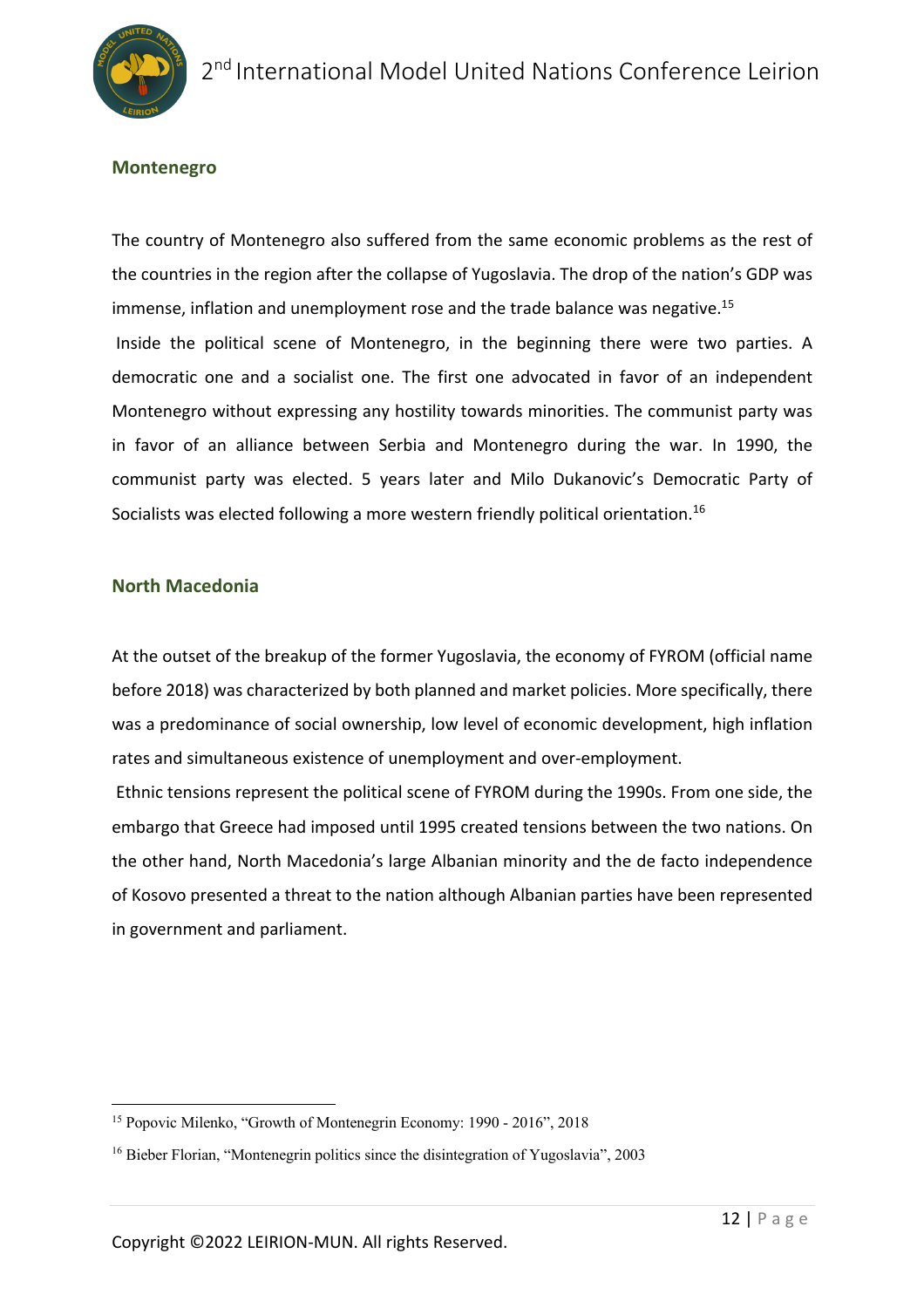### **Current Situation**

As mentioned before, the analysis of the current situation will focus on the countries of the Western Balkans where nationalist tendencies have been rising.

The echoes of the 1990s ethnic tensions can still be heard today in the Western Balkans. It appears that the ethnic heterogeneity of the countries' populations leads to nationalist tensions and political actions that threaten the region's and the Alliance's stability. The three most affected countries on the region are Serbia, Bosnia - Herzegovina and Montenegro.

In Serbia, the ruling Progressive Party of Aleksandar Vučić promotes a conservative agenda often using nationalist rhetoric and promoting the idea of a 'Greater Serbia' or 'Serbian World', meaning the unification of the ethnic Serbs under one state. This rhetoric encompasses an aggressive approach towards its neighbouring states and reinforces nationalist sentiments among the Serbian population in the domestic sphere as well as in Serbian ethnic groups that reside in different regions. In addition, the foreign policy that President Vučić follows challenges the order that was shaped after the Yugoslavian fall, for example by deploying troops at the border with Kosovo in September 2021 in an attempt to allegedly protect the Serbian population that resides in the former Serbian breakaway region.

Serbian nationalist-separatist groups also cause tensions in Bosnia – Herzegovina by hosting a military parade to honour the  $30<sup>th</sup>$  anniversary of declaration of their autonomous region "Republic of Srpska" along with Serb nationalist and member of the Bosnian tripartite, Milorad Dodik and Prime Minister Ana Brnabic $^{17}$ . The celebration of the holiday (banned by the Constitutional Court) triggered negative reactions from ethnic Croats and Muslim Bosnians and boosted Serbian separatist sentiments, thus reinforcing the deep polarization and rising tensions in the country, further destabilizing the region and thus, the Alliance.

<sup>&</sup>lt;sup>17</sup> Bowden, BBC News 9<sup>th</sup> of February 2021.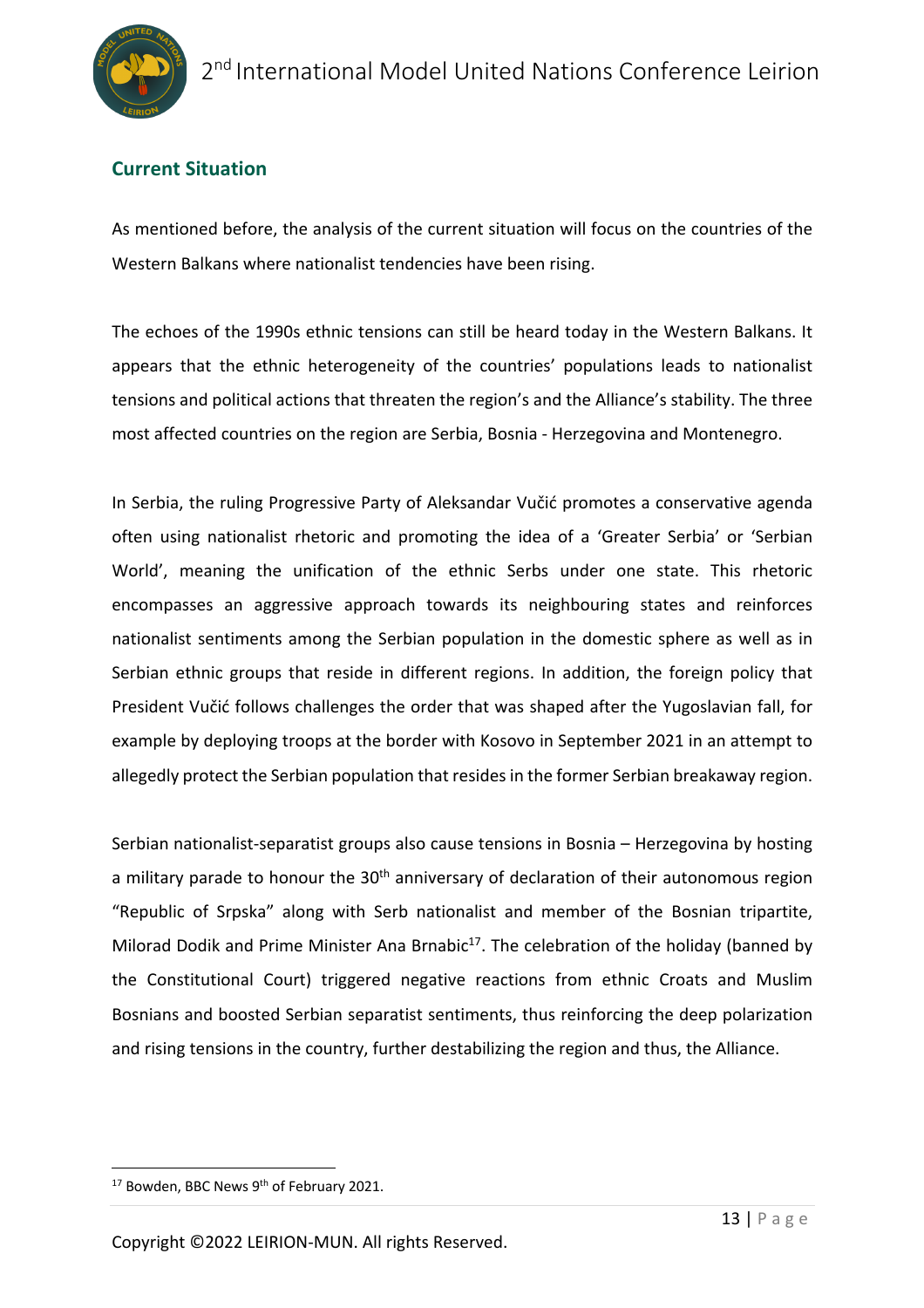

# 2<sup>nd</sup> International Model United Nations Conference Leirion

Montenegro did not "escape" the nationalist wave that sweeps the region. The new government coalition, comprised of Serbian nationalists (Democratic Front), moderate pro-Serbian forces (Democratic Party) and a small, pro-European, green-tinged party (United Reform Action – URA), has to face the escalating tensions between civic Montenegrin forces and ethnic Serbian population of the country. The conflict seems to have intensified since 2020 with violent demonstrations creating an even greater division among the population on both ethnic and religious lines.<sup>18</sup>

While the Albanian government still strongly supports the country's alignment with NATO and promotes the idea of EU Integration, Albanian nationalist elements emerge in the political scene and seem to influence not only the Albanian population within the state borders, but also ethnic Albanians in Kosovo and North Macedonia. Specifically, political parties that are present in the three aforementioned regions advocate for the idea of "Greater Albania", the geographical expansion of the borders and the unification of ethnic Albanian under one state that will be comprised of Albania, Kosovo, the Preševo Valley of Serbia, territories in southern Montenegro, northwestern Greece and a western part of North Macedonia.19

#### **Possible Solutions - Conclusion**

Bearing in mind that out of the aforementioned six Western Balkan countries, four of them are 'new' NATO Members and one is an Aspirant country, the resolution of the rising nationalist tensions in the region is of utmost importance and urgency for the stability of the Alliance.

In order for the delegates to provide feasible and meaningful solutions, one needs to understand the importance of stability and peace within the Alliance. Thus, the delegates are required to consider measures for the promotion of NATO Member's cooperation and better integration of the Western Balkan countries, such as integration of military equipment, joint

<sup>18</sup> Brändle Max, IPS *Democracy and Society*, 2021.

<sup>19</sup> Vaknin 2000, pp. 102–103.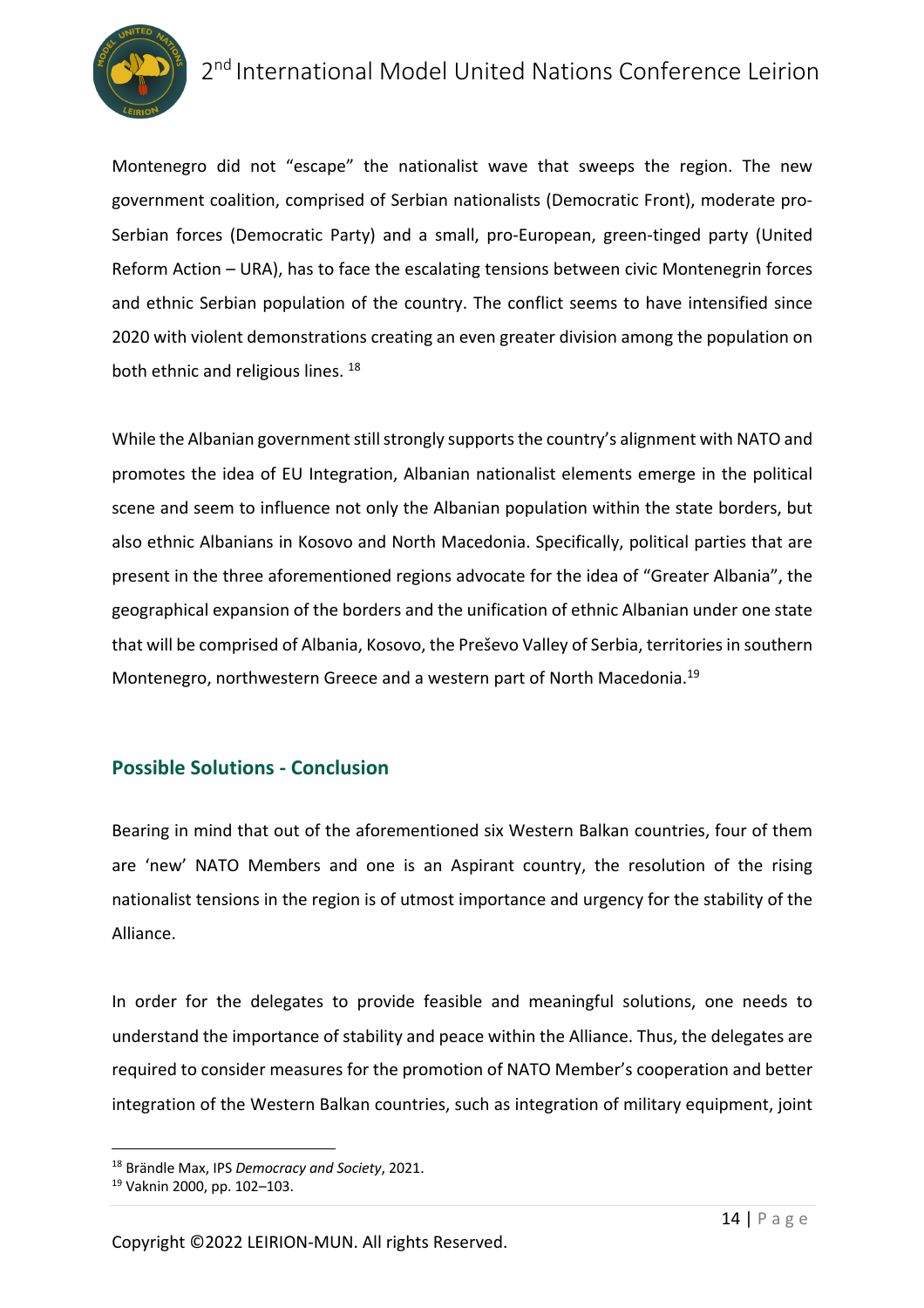

exercises and battalions. Moreover, one should not forget the different aspects of nationalism and social divides, namely economic decline and religious and ethnic differences that may lead to conflict.

How can one tackle nationalist rhetoric or a strong nationalist opposition party? How can the Alliance assist the resolution of the conflict? Does NATO have the right to intervene? Should the criteria of NATO Accession be modified or should the control of the Member Countries afterwards be stricter? Is the cooperation of international organizations such as the United Nations necessary for tackling the issue at hand? Is the rise of nationalism promoted by external factors, such as other states and if so, how should NATO react and limit their strategic leeway? Are bilateral negotiations more efficient or should there be multilateral effort to minimize the deep ethnic, social and cultural divides in the region? These are some of the questions that need to be answered by the resolutions that will be drafted throughout the conference.

The rise of Nationalism is a constant "thorn" in the powder keg of Europe and of the entirety of NATO. Thus, it is of utmost importance to deescalate the regional nationalist tendencies and promote a multiethnic approach, so as for NATO to enhance integration of new Member States and thus, their security capabilities, as well as to strengthen ties between Alliance Members and promote cooperation.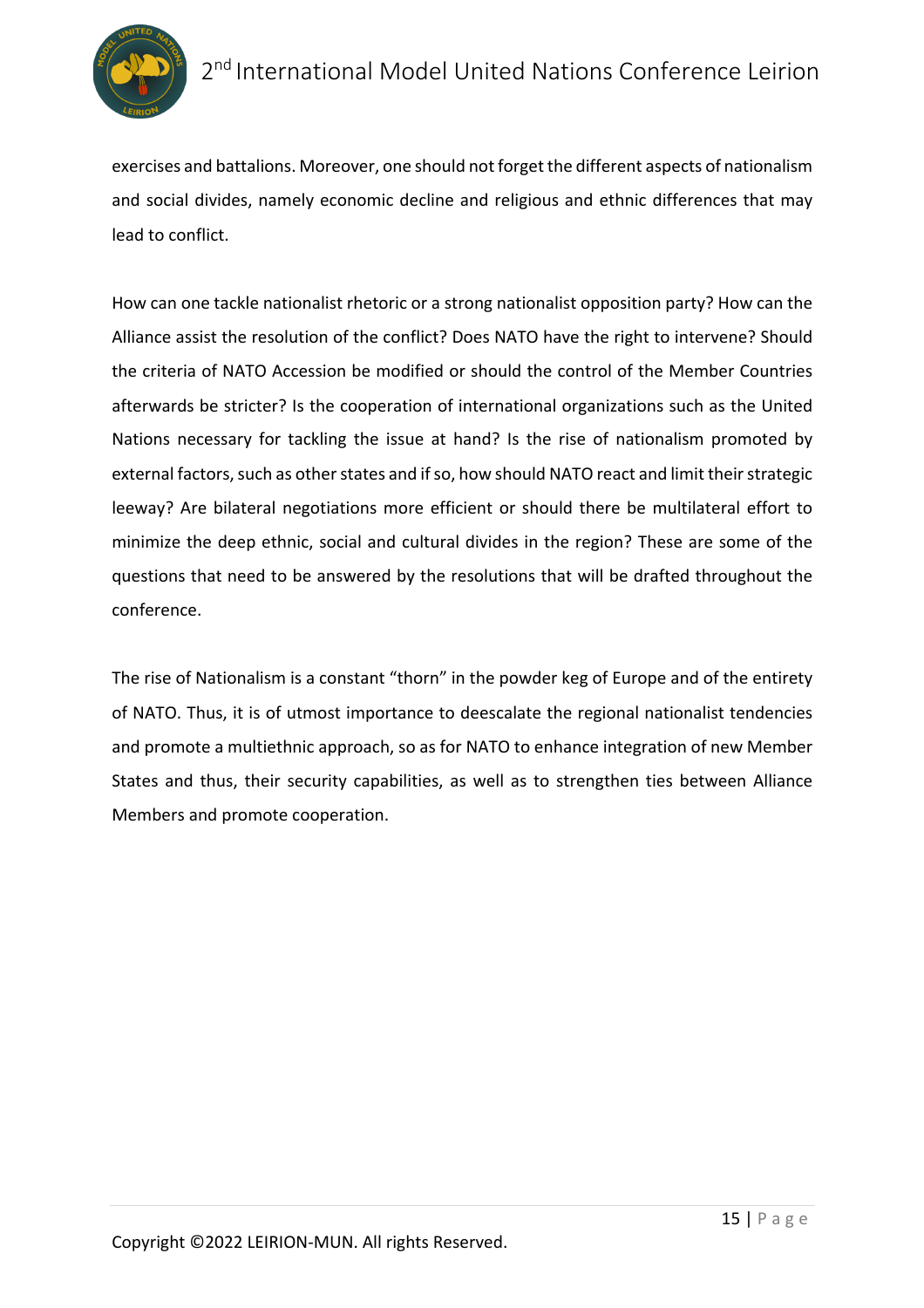

## **Bibliography**

Fatos Tarifa, 1995, *Albania's Road from Communism: Political and Social change, 1990-1993,*  International Institute of Social Studies

William Crowther, 1993, *Electoral Politics and Transition in Romania*, The National Council, Soviet and East European Research Center

Venelin I. Genev, 2006, *Brides and the State Building in Bulgaria,* Vol. 17, No. 1, *Journal for Democracy*

Ivo Bicanic and Vojmir Franicevic, 2003, *Understanding Reform: The Case of Croatia*, The Balkan Observatory

Michael Berlemann and Nikolay Nevovsky, 2003, *The Bulgarian Financial Crisis of 1996/1997*, Dresden Discussion Paper in Economics, No. 11/03

World Bank, "Bosnia and Herzegovina: Two Decades of Peace and Transition"

Jasna Jelisic, "Nations in Transit", 2007

Tatalovic S, "National Minorities and Croatian Democracy", 2006, University of Zagreb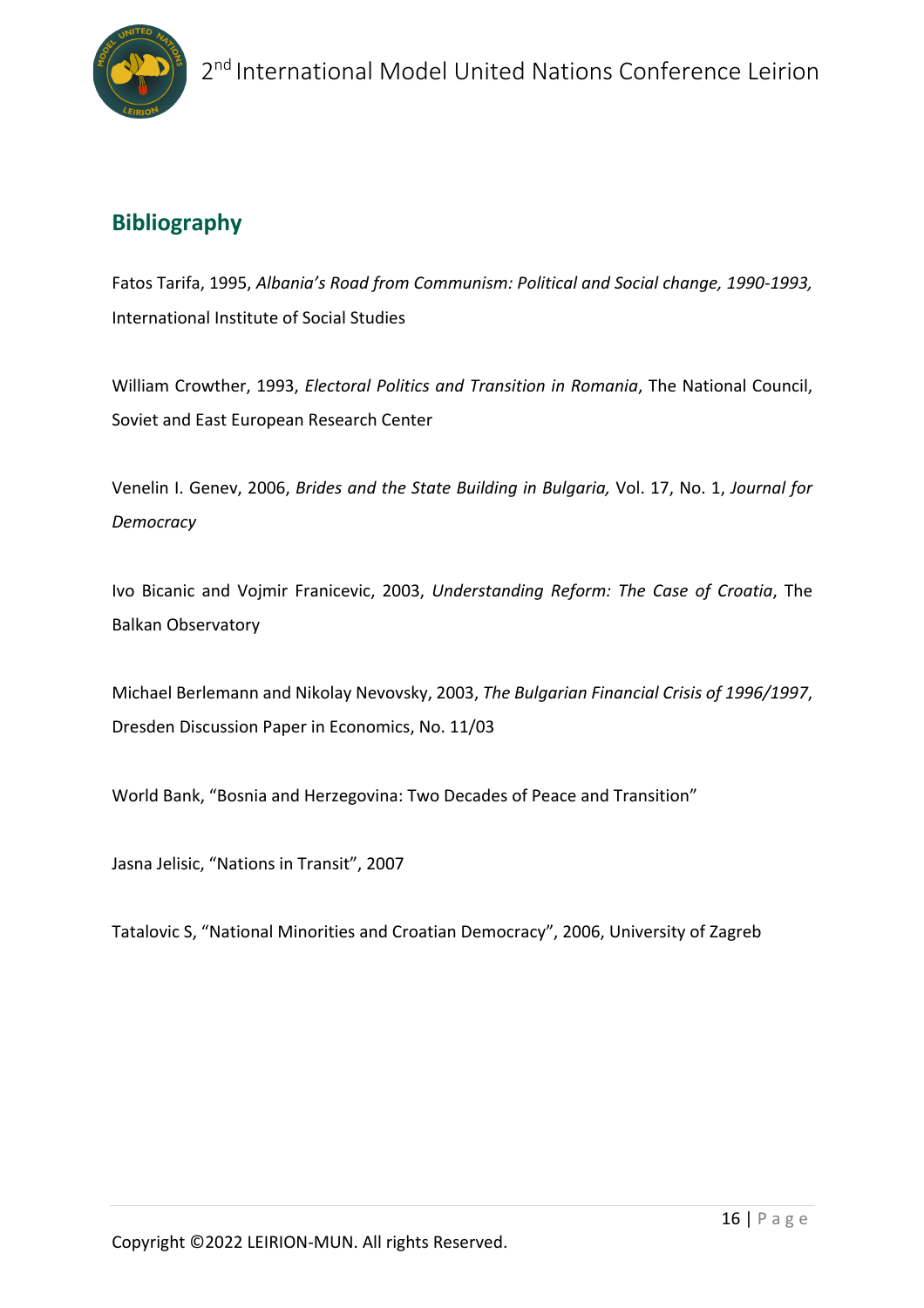## **Additional Literature**

Genov Roumen, 2013, *Federalism in the Balkans: Projects and realities*

Dimitriu, Ramona and Stefanescu, Razvan, 2015, *Economic Development of Comecon countries*, Munich Personal RePEc Archive

Palgrave Macmillan, 2020, A World of Public Debts,

Soviet Studies Vol. 42, No. 4, 1990, Taylor & Francis LTD

Vesselin Dimitrov, 2000, *Learning to Play the Game: Bulgaria's Relations with Multirateral Organizations*, Vol. 1, No. 2, South East European Politics Center

Christopher Jarvis, 2000, *The Rise and Fall of Albania's Pyramid Schemes*, Vol. 37, No. 1, Finance & Development: A Quarterly Magazine of the IMF

Ivan Vejvoda, 2004, *Serbia After Four Years of Transition*, Judy Batt, The Western Balkans Moving On, ISS, Chaillot Paper, No. 70

Mark Bashin and Paula Pickering, 2015, *Former Yugoslavia and its Successors*, in Wolchik and Curry, edition Democracy

Liliana Popescu, 1997, *A Change of Power in Romania: The results and Significance of the November 1996 Elections,* Vol. 32, No. 2, *Government Opposition*

Crampton, 2002, *The Balkans since the Second World War, Routledge*

Elizabeth Pond, 2006, *Endgame in the Balkans: Regime Change, European Style,* Brookings Institution Press